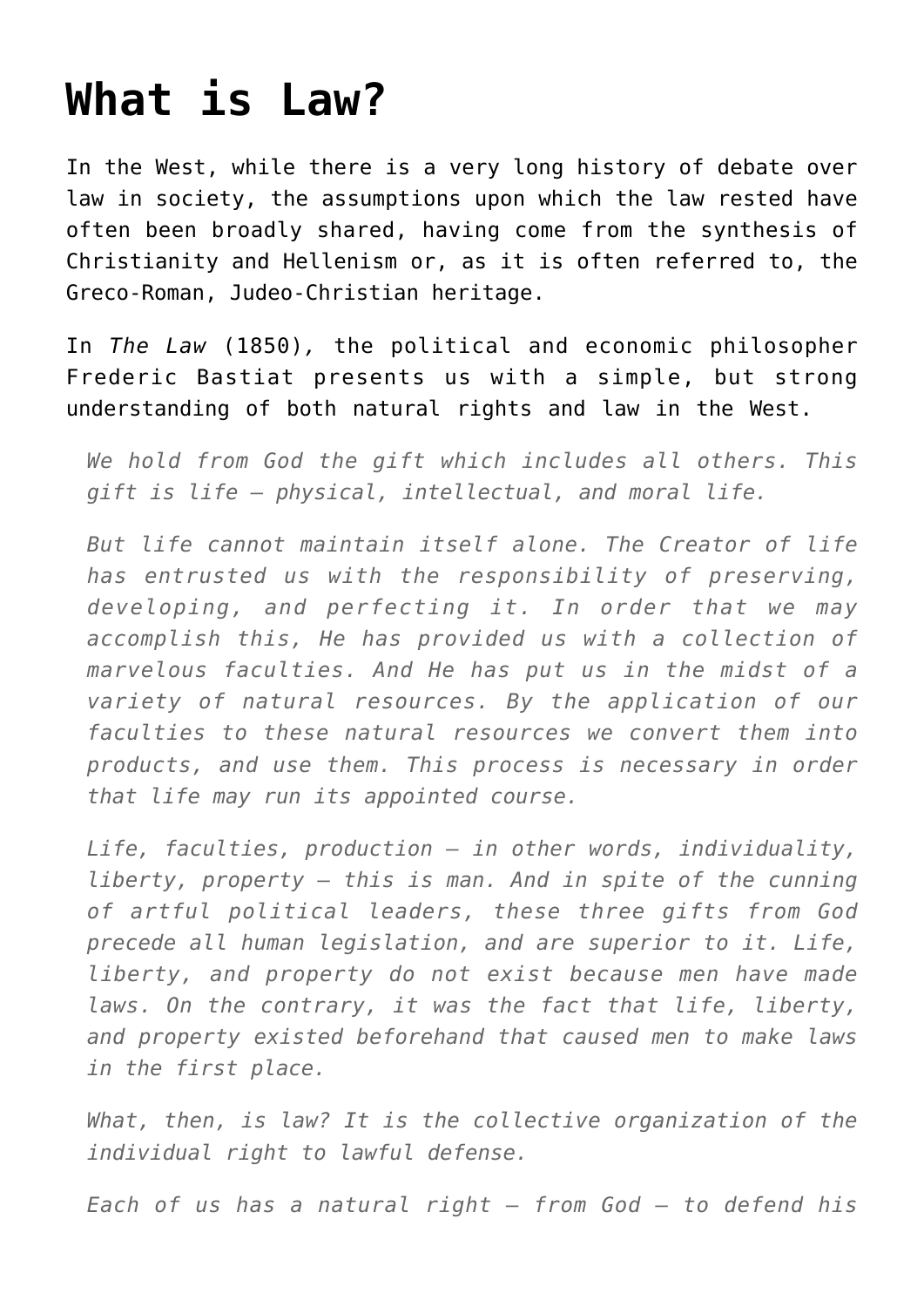*person, his liberty, and his property. These are the three basic requirements of life, and the preservation of any one of them is completely dependent upon the preservation of the other two. For what are our faculties but the extension of our individuality? And what is property but an extension of our faculties? If every person has the right to defend even by force — his person, his liberty, and his property, then it follows that a group of men have the right to organize and support a common force to protect these rights constantly. Thus the principle of collective right — its reason for existing, its lawfulness — is based on individual right. And the common force that protects this collective right cannot logically have any other purpose or any other mission than that for which it acts as a substitute. Thus, since an individual cannot lawfully use force against the person, liberty, or property of another individual, then the common force — for the same reason — cannot lawfully be used to destroy the person, liberty, or property of individuals or groups.*

*Such a perversion of force would be, in both cases, contrary to our premise. Force has been given to us to defend our own individual rights. Who will dare to say that force has been given to us to destroy the equal rights of our brothers? Since no individual acting separately can lawfully use force to destroy the rights of others, does it not logically follow that the same principle also applies to the common force that is nothing more than the organized combination of the individual forces?*

*If this is true, then nothing can be more evident than this: The law is the organization of the natural right of lawful defense. It is the substitution of a common force for individual forces. And this common force is to do only what the individual forces have a natural and lawful right to do: to protect persons, liberties, and properties; to maintain the right of each, and to cause justice to reign over us all.*